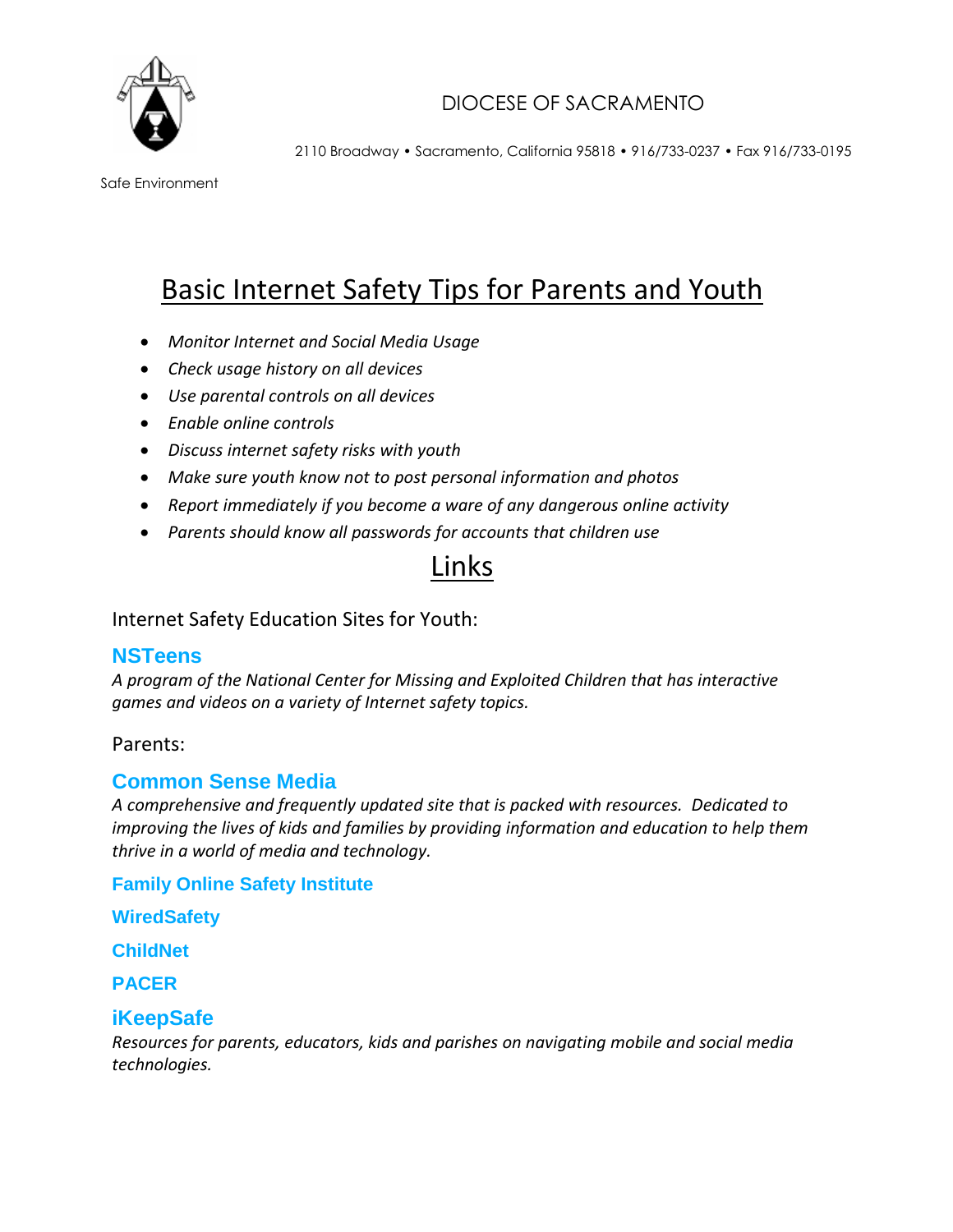

## DIOCESE OF SACRAMENTO

2110 Broadway • Sacramento, California 95818 • 916/733-0237 • Fax 916/733-0195

Safe Environment

## **[Enough is Enough](http://www.internetsafety101.org/)**

*EIE is dedicated to continuing to raise public awareness about online dangers, specifically the dangers of Internet pornography and sexual predators. EIE advances solutions that promote equality, fairness, and respect for human dignity with shared responsibility between the public, technology, and the law.*

#### **[Helping you Talk to your Kids about](https://safety.google/families/)**

*One-stop for an overview of advice from several child safety organizations on sexually explicit and violent material, meeting strangers online, sharing too much personal information, cyberbullying, exposure to vulgar language, sites promoting inappropriate behavior, and malware.*

#### **[InternetMatters.org](http://internetmatters.org/)**

*Internet Matters is an independent, not-for-profit organization to help parents keep their children safe online. Internet Matters provides practical suggestions about how to take preventative measures, but also what to do if your family needs advice about a specific issue. Whether it's finding out about filters to search safely or what to do about cyberbullying, Internet Matters aims to put you in touch with the best resources and support.*

#### **[Family online safety institute –](http://www.aplatformforgood.org/) Platform for Good**

*A nonprofit organization which enables teens, parents and educators to connect, teaching digital citizenship skills so that kids make safe, smart choices online.*

#### **[ConnectSafely](http://www.connectsafely.org/)**

*ConnectSafely is for parents, teens, educators, advocates, policy makers – everyone engaged in and interested in the impact of the social Web.*

- [Family Contract for Smartphone Use](http://www.connectsafely.org/family-contract-smartphone-use/)
- [Tips to Help Stop Cyberbullying](http://www.connectsafely.org/tips-to-help-stop-cyberbullying/)
- [Tips for Strong, Secure Passwords](http://www.connectsafely.org/tips-to-create-and-manage-strong-passwords/)
- [Safety Tips for GPS Location-Sharing](http://www.connectsafely.org/gps-location-sharing-tips/)
- [Online Safety FAQ](http://www.connectsafely.org/online-safety-qaa/)
- [Tips for Smart Videogaming](http://www.connectsafely.org/smart-tips-for-videogaming/)
- [Kids' Virtual World Safety Tips](http://www.connectsafely.org/virtual-world-safety-tips-kids/)
- [Virtual World Safety Tips for Parents of Teens](http://www.connectsafely.org/virtual-world-safety-tips-teens/)
- [How to unfollow someone yet still be Facebook friends](http://www.connectsafely.org/unfollow-someone-yet-still-facebook-friends/)
- [Social Web Tips for Teens](http://www.connectsafely.org/social-web-tips-for-teens/)